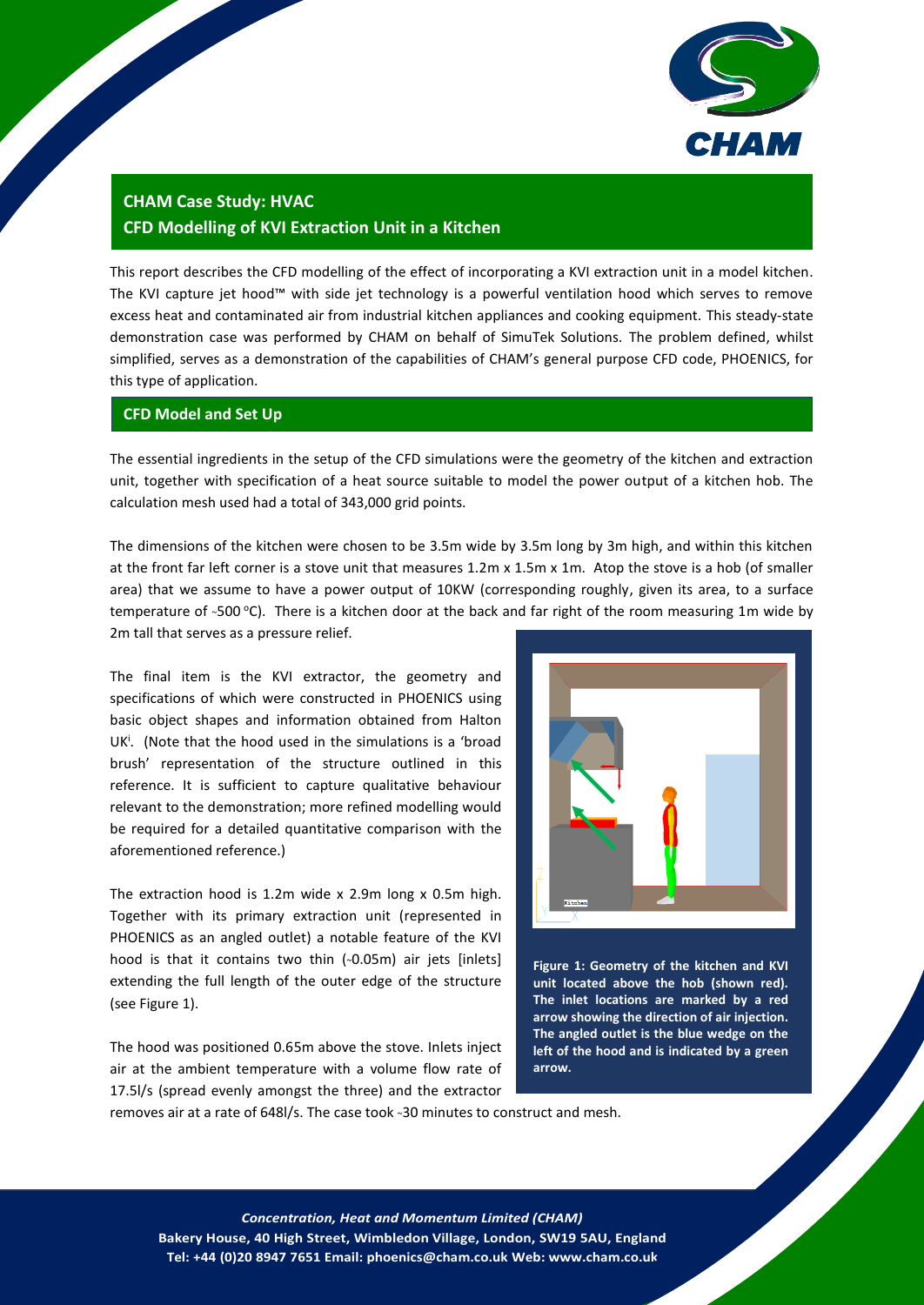### **Results**

Each simulation was run for 1000 iterations, taking a total of 40 minutes (343,000 grid points) after which a good level of convergence was obtained. (Note this calculation time was for a serial run on a 2.4GHz PC).

Figure 2 displays the resulting temperature contours and overlays the associated velocity field for a simulation with the KVI extractor operational. The extractor unit pulls hot air from the hob strongly towards its extraction point; recirculation produces a distinctive 'swirl pattern' that prevents excess warm air from escaping into the rest of the kitchen.

(Temperatures greater than 50°C have been suppressed in the figure so as to emphasise the temperature variation in the plume entering the hood extractor).

The average temperature in the room is raised only very slightly despite the surface of the hob reaching a maximum temperature of ~500°C.

Figure 3 shows the temperature profile across the kitchen and it becomes clear that the hot air is unable to escape from beneath the hood and is captured in the region directly above the hob. As evidence, the average temperature in the rest of the kitchen remains only slightly raised above the normal room temperature (~23.8°C).

Although not shown here, the flow pattern is similar with the inlet jets switched off, when using a very strong exhaust flow rate. (Qualitatively, the results are identical to those shown in Figure 2.) The purpose of the inlet jets becomes clearer at lower exhaust rates.

Figure 4 shows different results with the previously strong extraction rate reduced from 648l/s to 520l/s. This corresponds to a power reduction of ~20%. In this scenario, the peripheral air jets are also switched off and hot air is able to escape from the hood, raising the average temperature in the room by  $\sim$ 7.5 °C to 31.3 °C.







*Figure 3: Temperature contours and overlaid velocity field across the whole kitchen in a case where KVI inlet jets are switched on.*



*Figure 4: Temperature contours and overlaid velocity field in a case with 20% exhaust reduction and the KVI inlet jets switched off.*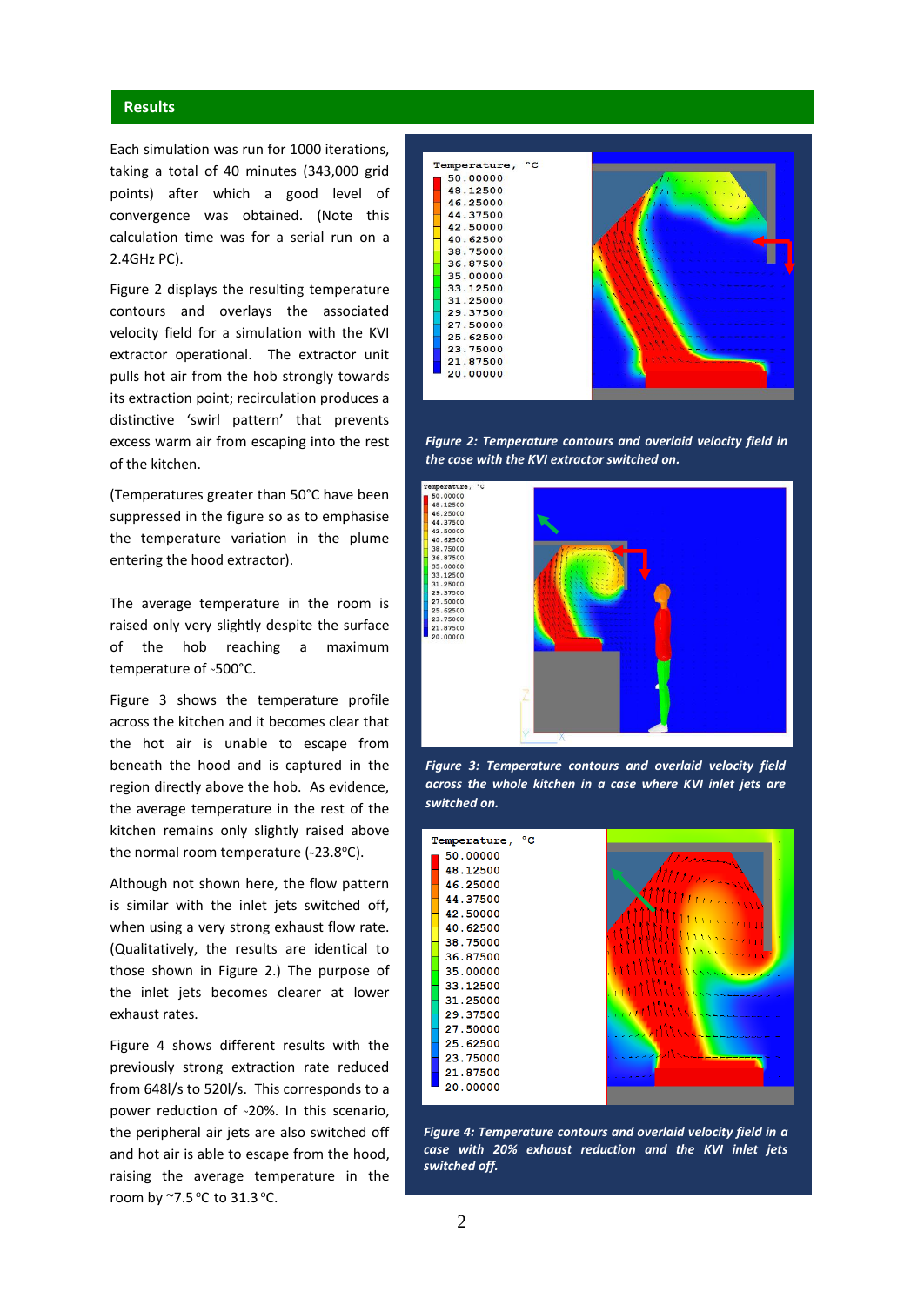Figure 5 confirms that a significant portion of the heat from the hob spills out from the hood area, raising substantially the temperature of the air in the rest of the kitchen.

The effect of reducing the extraction rate by 20%, but this time leaving all the inlet jets switched on, is now explored.

The desired advantage of the KVI family of extractors using inlet jet technology is that they should be capable of removing the same amount of heat as conventional extraction units but with a lower volume flow rate, and consequently, requiring less power.

This result can be observed in Figure 6 which, in contrast to Figure 4, confirms that the heat is once again confined beneath the hood and does not leak into the rest of the kitchen (see also Figure 7).

The average room temperature in this case rises by less than  $0.2^{\circ}$ C (to  $24^{\circ}$ C). Reducing the power consumption further - this time with a 28% reduction in the exhaust and the inlet jets active - we can see that heat is just beginning to leak out of the hood.

From the relatively low temperature of the leaked air, we can conclude that the critical exhaust value at which leakage occurs in our CFD model is close to a 28-30% reduction.

It is important to emphasise that these qualitative results are based upon a crude representation of the exhaust hood and an arbitrarily-selected choice of setup parameters. Quantitative results might only be expected using CAD representation of the hood coupled with accurate hob and operational conditions from physical testing.



**Figure 5: Temperature contours and velocity field across the whole kitchen in the case with 20% exhaust reduction and the KVI inlet jets switched off.** 



**Figure 6: Temperature contours and overlaid velocity field in the case with the exhaust extraction rate reduced by 20% (as in Figure 4) with the inlet jets switched on.**



**Figure 7: Temperature contours and overlaid velocity field across the kitchen in the case with the exhaust extraction rate reduced by 20% (as in Figure 4) with the inlet jets switched on.**